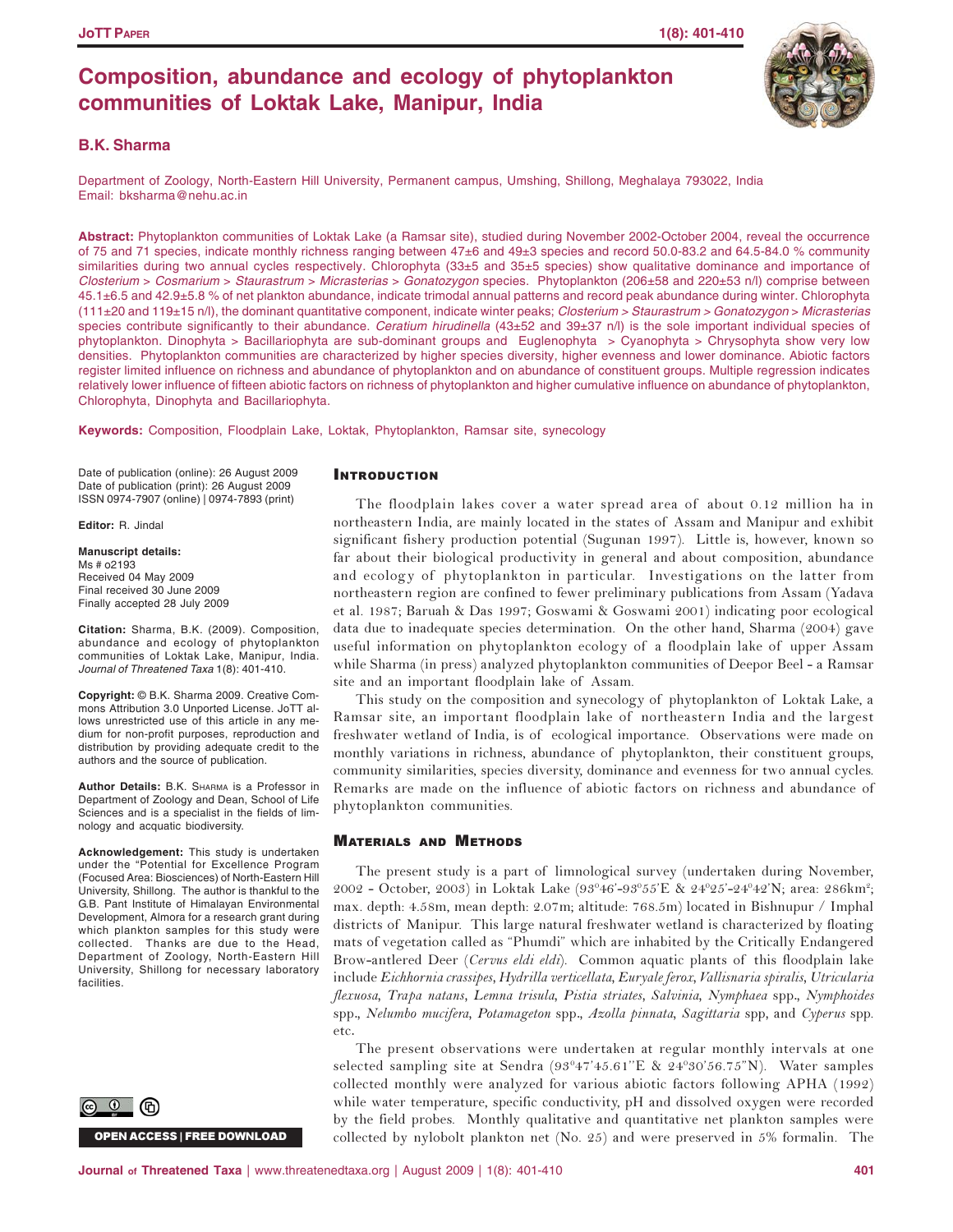former were screened and phytoplankton taxa were identified following Needham & Needham (1962), Islam & Haroon (1980), Adoni et al. (1985) and Fitter & Manuel (1986). Quantitative plankton samples were analyzed for abundance (n/l) of net plankton, phytoplankton and constituent groups.

Sorensen's index, Shannon's indices, Berger-Parker's index and Pileou's index were calculated following Ludwig & Reynolds (1988) and Magurran (1988). Significance of temporal variations of biotic parameters was ascertained by ANOVA (two-way). Ecological correlations between abiotic and biotic parameters were determined by simple correlation coefficients (r). Multiple regression  $(R^2)$  was used to ascertain cumulative effect of 15 abiotic factors (water temperature, rainfall, pH, specific conductivity, dissolved oxygen, free carbon dioxide, alkalinity, hardness, phosphate, nitrate, sulphate, silicate, chloride, dissolved organic matter and total dissolved solids) on phytoplankton and their groups.

### **RESULTS AND DISCUSSION**

### Abiotic parameters

Water temperature indicates sub-tropical nature of Loktak Lake. Specific conductivity exhibits low ionic concentrations (Table 1) of this Ramsar site and, hence, warrants its inclusion under 'Class I' category of trophic classification vide Talling & Talling (1965). Slightly acidic and soft waters of this floodplain lake depict moderate dissolved oxygen, low free CO<sub>2</sub>, low concentration of micro-nutrients and other abiotic factors. In general, the abiotic factors differ from Deepor Beel (Sharma in press), distinctly in the recorded ranges of pH, alkalinity and hardness.

### Phytoplankton composition, richness and community  $\boldsymbol{\mathrm{similarity}}$

Seventy-five species of phytoplankton (Table 2), belonging to six groups, documented from Loktak exhibit their speciose and diverse nature and, hence, reflect greater environmental heterogeneity of this Ramsar site. Total richness is distinctly higher than only 33 species examined earlier in an unpublished report (Bhatia 1979) from this wetland as well as than 59 species reported from Deepor Beel (Sharma in press). The present collections are characterized by qualitative dominance of Chlorophyta (56 species) and distinct qualitative importance of species of five desmid genera (64.3%) namely Closterium  $(11$  spp.) > *Cosmarium*  $(7$  spp.) = *Staurastrum*  $(7$  spp.) > Micrasterias (6 spp.) > Gonatozygon (5 spp.). Desmid diversity is considered to be an indicator of slightly acidic, Calciumpoor waters with low ionic concentrations (Payne 1986), this interesting generalization is confirmed by the salient features of water quality of Loktak Lake. Further, higher desmid richness is concurrent with phytoplankton communities of various (sub)tropical aquatic environs of northeastern India (Sharma unpublished). The species and generic diversity of Loktak phytoplankton distinctly outnumbers the earlier records of Baruah et al. (1993), Acharjee et al. (1995), Sanjer & Sharma (1995), Goswami & Goswami (2001), and Sharma (2004). The general qualitative dominance of the Chlorophyta observed in this study corresponds with the results of Goswami & Goswami (2001) and Sharma (in press) but differs from the greater diatom richness reported by Baruah et al. (1993) and Sharma (2004).

|  |  | Table 1. Abiotic factors of Loktak Lake (2002-04 |  |  |  |
|--|--|--------------------------------------------------|--|--|--|
|--|--|--------------------------------------------------|--|--|--|

| <b>Abiotic Factors</b>           | Range          | Mean $\pm$ SD     |
|----------------------------------|----------------|-------------------|
| Air temperature <sup>o</sup> C   | 16.4 - 30.8    | $23.4 \pm 4.1$    |
| Water temperature <sup>o</sup> C | 14.5 - 28.5    | $21.4 \pm 4.0$    |
| Rainfall mm                      | $0 - 370.4$    | $112.1 \pm 116.8$ |
| рH                               | $6.01 - 6.74$  | $6.38 \pm 0.23$   |
| Specific Conductivity µS/cm      | 75.0 - 132.0   | $98.9 \pm 19.7$   |
| Dissolved Oxygen mg/l            | $4.6 - 9.0$    | $6.2 \pm 1.1$     |
| Free CO <sub>2</sub> mg/l        | $6.0 - 13.0$   | $9.5 \pm 2.1$     |
| Alkalinity mg/l                  | $10.0 - 25.0$  | $16.0 \pm 4.4$    |
| Hardness mg/l                    | 24.0 - 54.0    | $38.1 \pm 8.2$    |
| Phosphate mg/l                   | $0.12 - 0.32$  | $0.23 \pm 0.12$   |
| Nitrate mg/l                     | $0.27 - 0.42$  | $0.34 \pm 0.04$   |
| Sulphate mg/l                    | $0.54 - 0.99$  | $0.86 \pm 0.12$   |
| Silicate mg/l                    | $8.40 - 12.70$ | $10.4 \pm 1.2$    |
| Chloride mg/l                    | 10.0 - 20.1    | $14.9 \pm 3.1$    |
| Dissolved organic matter mg/l    | $0.91 - 2.1$   | $1.38 \pm 0.40$   |
| Total dissolved solids mg/l      | $0.20 - 0.81$  | $0.46 \pm 0.22$   |

Phytoplankton richness varies between 37-57 (47 $\pm$ 6) species and  $45-54$  ( $49\pm3$ ) species during two annual cycles respectively (Table 2); it records significant monthly variations  $(F_{11.23} = 4.821, P < 0.005)$  but shows insignificant annual variations. Richness shows (Fig. 1) peaks during post-monsoon (October) and higher species number during winter (December) during both years and lowest richness is noticed during January (first year) and March (second year). The present study, however, exhibits no definite pattern of periodicity of richness of any group or species of phytoplankton. This generalization concurs with the author's earlier remarks in two floodplain lakes of Assam (Sharma 2004, in press) while Loktak phytoplankton reflect higher range of richness variations. Further, the richness exhibits limited influence of individual abiotic factors and indicates significant negative correlations with nitrate  $(r = -$ 0.458), sulphate ( $r = -0.569$ ) and silicate ( $r = -0.415$ ). Multiple regression also registers relatively lower cumulative influence of 15 abiotic factors on phytoplankton richness ( $\mathbb{R}^2$ <sup>=</sup> 0.579).

Phytoplankton of Loktak Lake indicate community similarities (vide Sorenson's index) ranging between 50.0-84.0% with marginal variations during two successive years of the study period i.e., 50.0-83.2 % (Table 3) and 64.5-84.0 % (Table 4) respectively. The recorded values differ from wider similarity ranges noticed by Sharma (2004, in press). The similarity, however, varies between 70-80 % in majority of instances (72%) included in the matrix during the second year while only 31.2% instances belong to the stated range and 48.5% instances indicate 60-70 % similarity during the first year. Hierarchical cluster analysis shows notable differences in clusters groupings during the study period. It registers higher associations among phytoplankton communities during December-September-August-November-October and exhibits more differences in January-July-June during the first year (Fig. 2). On the other hand, higher associations are observed during January-September-December and more differences are apparent during March-July-February in the following year  $(Fig. 3)$ .

Chlorophyta, the most speciose component of phytoplankton, include 56 and 51 species during two annual cycles respectively and significantly influence temporal variations of richness of the latter  $(r = 0.913)$ . Richness of this group registers insignificant monthly and annual variations. It follows (Fig. 4) relatively wider range of variations during first year (20-40,  $33\pm5$  species) than in the succeeding year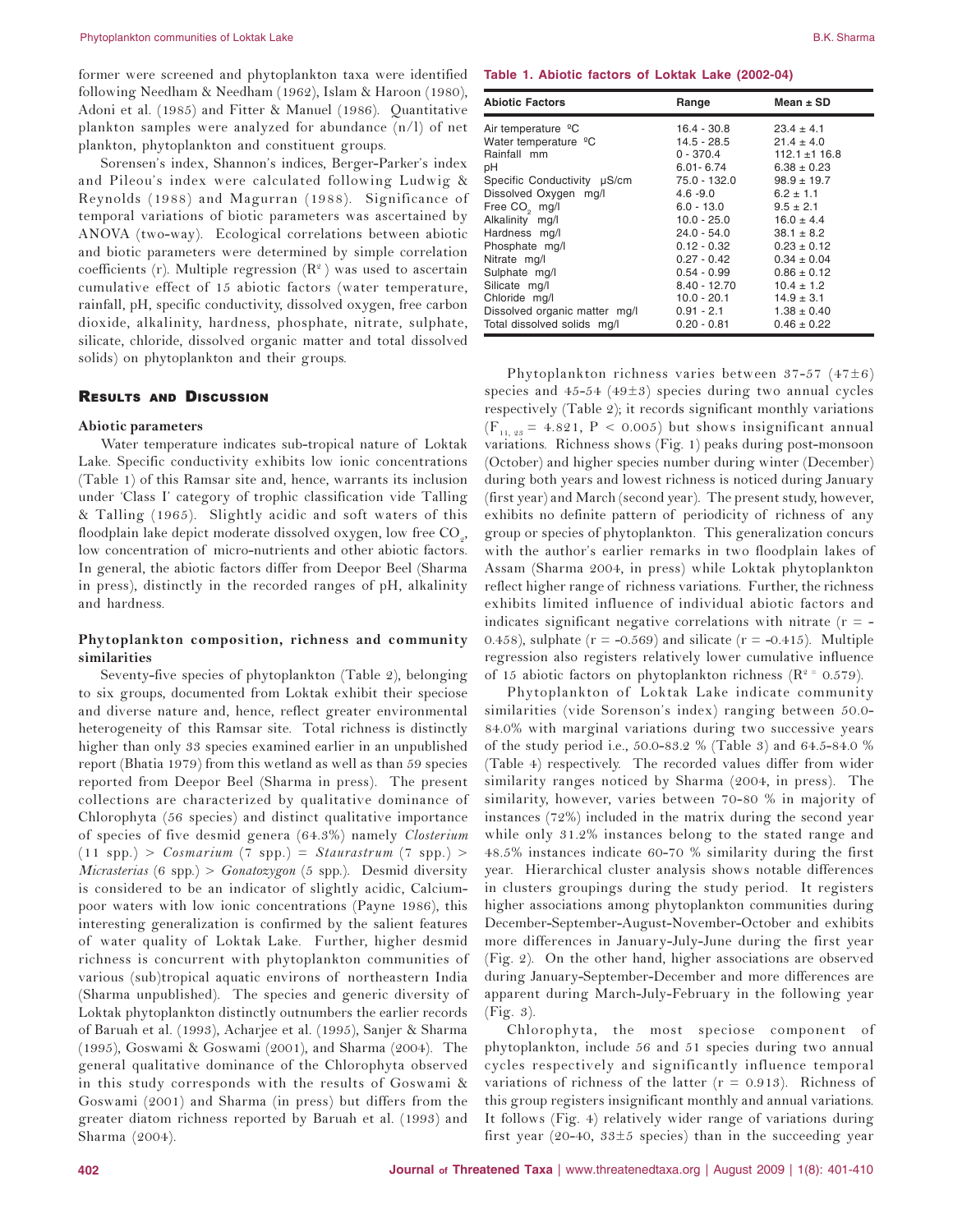

# **Figure 1. Monthly variations in**

## **Table 2. Temporal variations of phytoplankton of Loktak Lake**

|                          |     | 2002-03                                                                                                | 2003-2004                         | Study period                      |
|--------------------------|-----|--------------------------------------------------------------------------------------------------------|-----------------------------------|-----------------------------------|
|                          |     | <b>Qualitative</b> Chlorophyta > Bacillariophyta > Dinophyta = Cyanophyta = Euglenophyta > Chrysophyta |                                   |                                   |
| Phytoplankton            |     | 75 species                                                                                             | 71 species                        | 75 species                        |
| % Similarity             |     | 50.0-83.2                                                                                              | 64.5-84.0                         | 50.0-84.0                         |
| Monthly Richness         |     |                                                                                                        |                                   |                                   |
| Phytoplankton            |     | 37-57 47±6                                                                                             | 45-54 49±3                        | $37-57$ $48\pm5$                  |
| Chlorophyta              |     | 24-40 33±5                                                                                             | $30-42$ $35\pm3$                  | 24-42 34±4                        |
|                          |     | Quantitative Chlorophyta > Dinophyta > Bacillariophyta                                                 |                                   |                                   |
| Phytoplankton n/l        |     | 155-369 206±58                                                                                         | 158-323 220±53                    | 155-369 213±56                    |
| % composition            |     | 38.0-60.0 45.1±6.5                                                                                     | 34.8-54.8 42.9±5.8                | 34.8-60.0 44.1±6.3                |
| <b>Species Diversity</b> |     | 2.520-3.805 3.283±0.354                                                                                | 2.876-3.741 3.507±0.259           | 2.520-3.805 3.404±0.329           |
| Dominance                |     | $0.074 - 0.523$ $0.283 \pm 0.123$                                                                      | $0.055 - 0.409$ $0.158 \pm 0.103$ | $0.055 - 0.523$ $0.180 \pm 0.118$ |
| Evenness                 |     | 0.698-0.941 0.853±0.074                                                                                | 0.739-0.956 0.902±0.064           | 0.698-0.956 0.879±0.075           |
| Different groups (n/l)   |     |                                                                                                        |                                   |                                   |
| Chlorophyta              | n/l | 78-137 111±20                                                                                          | $104 - 155$ $119 \pm 15$          | 78-155 115±18                     |
| % composition            |     | 34.7-77.3 56.2±12.6                                                                                    | $38.1 - 5.8$ 56.5 $\pm$ 8.3       | 34.7-77.3 56.2±10.5               |
| Dinophyta                | n/l | 13-193 53±48                                                                                           | 17-138 49±36                      | $13-193$ $51 \pm 43$              |
| % composition            |     | $6.9 - 52.3$ $22.8 \pm 12.5$                                                                           | $10.4 - 49.3$ $20.5 \pm 0.9$      | $6.9 - 52.3$ $22.0 \pm 11.8$      |
| Bacillariophyta n/l      |     | $11-44$ $31\pm10$                                                                                      | $17-55$ $38\pm11$                 | $11 - 55$ 35 $\pm$ 11             |
| % composition            |     | $6.7 - 21.8$ 15.4 $\pm$ 3.7                                                                            | 10.5-22.4 17.3±3.0                | $6.7 - 22.4$ $16.3 \pm 3.5$       |
| Euglenophyta             | n/l | $2 - 12$ 7 $\pm 3$                                                                                     | $3-13$ 7 $\pm 3$                  | $2 - 13$ 7 $\pm 3$                |
| % composition            |     | $0.5 - 5.9$ $3.4 \pm 1.7$                                                                              | $1.3 - 4.1$ $3.0 \pm 0.9$         | $0.5 - 5.9$ 3.2 $\pm$ 1.4         |
| Cvanophyta               | n/l | $1 - 7$ $3 \pm 2$                                                                                      | $3-7$ $5+2$                       | $1 - 7$ $4 + 2$                   |
| % composition            |     | $0.3 - 4.3$ 1.5 $\pm$ 1.4                                                                              | $0.6 - 5.1$ $2.8 + 1.4$           | $0.3 - 5.1$ $2.1 \pm 1.5$         |
| Chrysophyta              | n/l | $0 - 1$                                                                                                | $0-4$ $2+1$                       | $0-4$ 1±1                         |
| Important taxa (n/l)     |     |                                                                                                        |                                   |                                   |
| Ceratium hirudinella     |     | $4-193$ $43+52$                                                                                        | 5-130 39±37                       | $4-193$ $41\pm45$                 |
| Closterium spp.          |     | $8-4$ $21\pm8$                                                                                         | 17-43 29±9                        | $8-43$ $25 \pm 9$                 |
| Staurastrum spp.         |     | 5-30 $17\pm7$                                                                                          | $11-24$ $18+4$                    | $5-30$ 18 $\pm 6$                 |
| Gonatozygon spp          |     | $6 - 25$ 13 $\pm 6$                                                                                    | 7-26 17±6                         | $6-26$ 15 $\pm 6$                 |
| Micrasterias spp.        |     | $1-26$ $10\pm7$                                                                                        | $3-15$ 10 $\pm 3$                 | $1-26$ 10 $\pm$ 6                 |
| Cosmarium spp.           |     | $2 - 8$ $5 \pm 2$                                                                                      | $2 - 11$ $6 \pm 3$                | $2 - 11$ $6 \pm 2$                |

## **Table 3. Phytoplankton community similarities (Sorenson's index) 2002-03**

|       | Nov | Dec  | Jan  | Feb    | Mar  | Apr  | May  | June | July | Aug  | Sept | Oct  |
|-------|-----|------|------|--------|------|------|------|------|------|------|------|------|
| Nov   | ٠   | 80.4 | 70.7 | 69.8   | 66.7 | 59.6 | 68.1 | 60.7 | 70.5 | 77.9 | 77.6 | 69.9 |
| Dec   |     | ۰.   | 65.2 | 72.9   | 71.8 | 71.2 | 63.4 | 62.6 | 67.4 | 78.1 | 81.5 | 76.1 |
| Jan   |     |      |      | 68.4   | 57.8 | 50.0 | 64.2 | 50.6 | 69.2 | 70.6 | 75.0 | 62.4 |
| Feb   |     |      |      | $\sim$ | 69.0 | 63.6 | 70.6 | 55.4 | 63.4 | 60.7 | 67.4 | 66.0 |
| March |     |      |      |        | ۰    | 75.8 | 71.7 | 60.0 | 62.9 | 68.8 | 72.7 | 71.2 |
| April |     |      |      |        |      | ٠    | 68.8 | 61.5 | 53.3 | 66.0 | 72.0 | 68.6 |
| May   |     |      |      |        |      |      | ٠    | 59.1 | 64.4 | 63.8 | 63.9 | 68.6 |
| June  |     |      |      |        |      |      |      | ۰    | 58.8 | 56.5 | 71.6 | 72.0 |
| July  |     |      |      |        |      |      |      |      |      | 65.9 | 66.0 | 66.7 |
| Aug   |     |      |      |        |      |      |      |      |      |      | 83.2 | 73.6 |
| Sept  |     |      |      |        |      |      |      |      |      |      | ۰    | 78.9 |
| Oct   |     |      |      |        |      |      |      |      |      |      |      |      |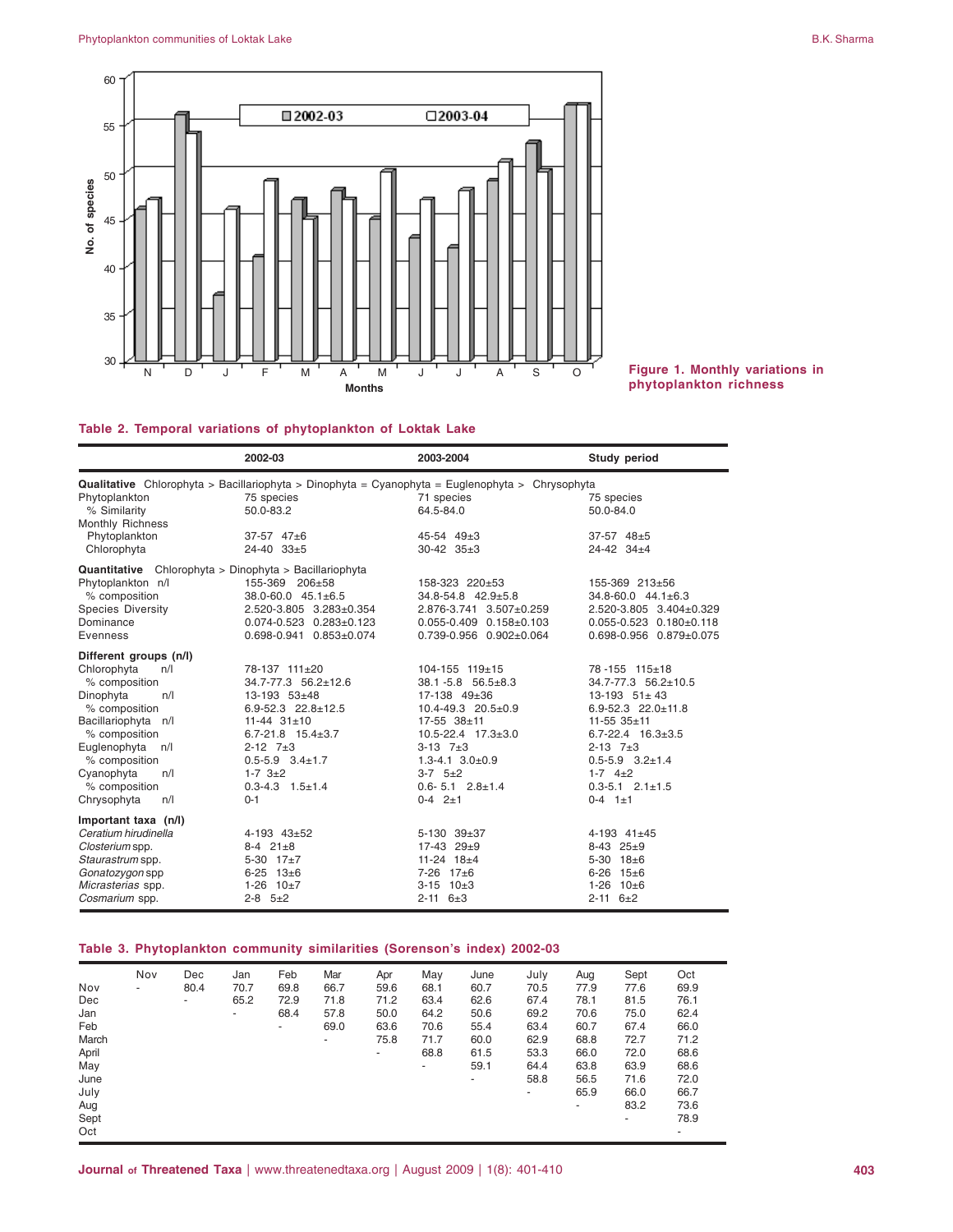|       | Nov                      | Dec  | Jan  | Feb  | March                    | April | May  | June | July | Aug  | Sept | Oct  |
|-------|--------------------------|------|------|------|--------------------------|-------|------|------|------|------|------|------|
| Nov   | $\overline{\phantom{a}}$ | 76.5 | 66.0 | 69.4 | 74.5                     | 72.9  | 73.5 | 73.7 | 72.2 | 74.8 | 74.2 | 78.1 |
| Dec   |                          | ۰.   | 82.0 | 73.1 | 76.0                     | 78.4  | 76.9 | 75.3 | 77.7 | 74.3 | 79.6 | 73.9 |
| Jan   |                          |      | ۰.   | 79.2 | 69.6                     | 66.0  | 70.8 | 73.1 | 69.5 | 68.0 | 84.2 | 71.8 |
| Feb   |                          |      |      | ۰.   | 79.2                     | 63.3  | 66.0 | 70.1 | 76.8 | 73.3 | 72.7 | 84.1 |
| March |                          |      |      |      | $\overline{\phantom{a}}$ | 74.5  | 72.9 | 64.5 | 75.8 | 74.2 | 69.5 | 71.8 |
| April |                          |      |      |      |                          | ٠     | 79.6 | 71.6 | 70.1 | 72.7 | 74.2 | 76.2 |
| May   |                          |      |      |      |                          |       | ٠    | 68.0 | 70.7 | 71.3 | 68.7 | 76.6 |
| June  |                          |      |      |      |                          |       |      | ۰.   | 72.9 | 69.4 | 72.9 | 75.0 |
| July  |                          |      |      |      |                          |       |      |      | ۰    | 74.0 | 73.5 | 69.8 |
| Aug   |                          |      |      |      |                          |       |      |      |      |      | 74.0 | 81.5 |
| Sept  |                          |      |      |      |                          |       |      |      |      |      | ۰    | 75.5 |
| Oct   |                          |      |      |      |                          |       |      |      |      |      |      |      |

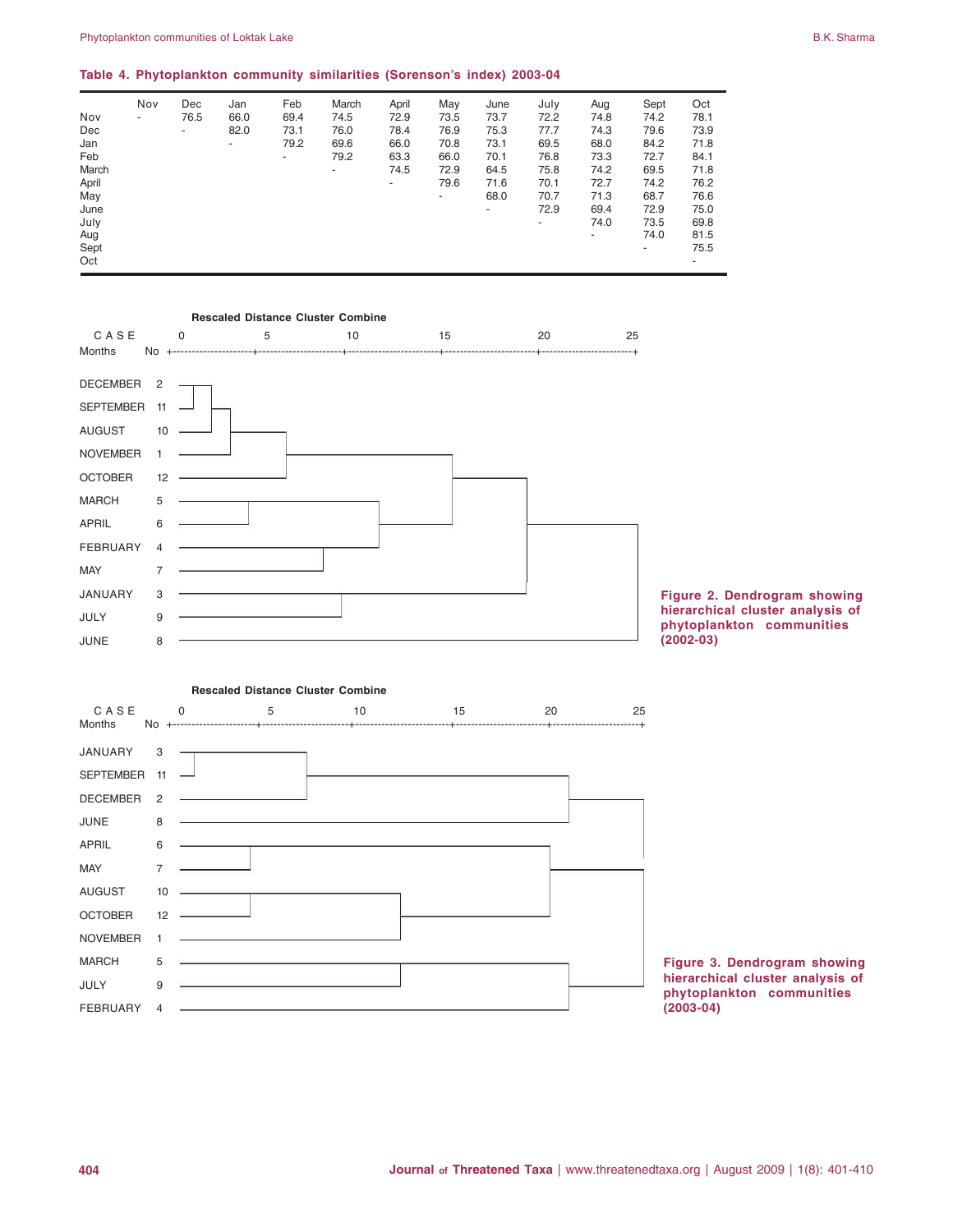



**Figure 5. Monthly variations in**

(30-42, 35 $\pm$ 3 species) and exhibits an indefinite pattern of temporal periodicity with peaks during post-monsoon (October) during both years but shows minima during January, 2002 and February, 2003. The Chlorophyta richness registers no significant correlation with any individual abiotic factor, while multiple regression registers higher commutative influence ( $\mathrm{R}^{\scriptscriptstyle 2}$  $= 0.829$ ) of 15 abiotic factors.

### Phytoplankton abundance

Phytoplankton form a sub-dominant quantitative component of net plankton  $(44.1 \pm 6.3~\%)$ , following zooplankton, throughout the study period except only during January (1st year) and January-February (2nd year). The stated trend corresponds with the results of Sharma (2004, in press) and Sharma & Sharma (2008) while it is in contrast to phytoplankton dominance reported from the floodplain lakes

from Kashmir (Kaul & Pandit 1982), Bihar (Rai & Dutta -Munshi 1982; Baruah et al. 1993; Sinha et al. 1994; Sanjer & Sharma 1995), West Bengal (Sugunan 1989), Assam (Yadava et al. 1987; Baruah & Das 1997; Goswami & Goswami 2001), Kerala (Krishnan et al. 1999) and Maharashtra (Patil 2002).

Phytoplankton abundance (Table 2) ranges between 155-369 (206±58 n/l) and 158-323 (220±53 n/l) during the two years respectively; it exhibits significant monthly (F<sub>11.23</sub>  $=$  $15.026$ ,  $P < 0.005$ ) but insignificant annual variations. Abundance follows (Fig. 5) broadly identical trimodal yearly patterns with higher densities during winter season and peaks during January, maxima during post-monsoon (September), a small maxima during June and minima during July. The present results differ from multimodal patterns noticed in Deepor Beel (Sharma in press) and also from the bimodal periodicity reported by Yadava et al. (1987) and Sanjer &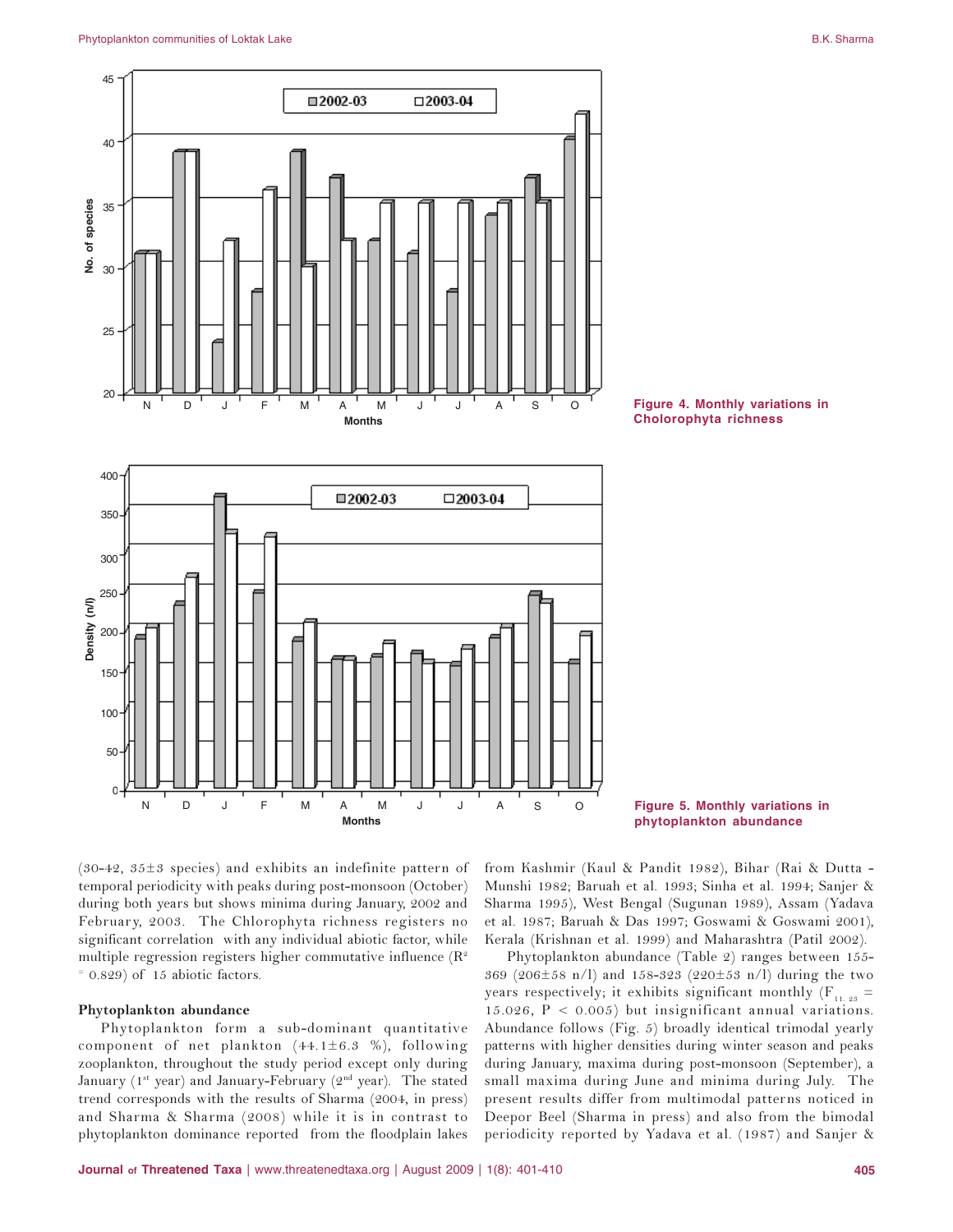



**Figure 7. Monthly variations in abundance of dominant genera of**

Sharma (1995). On the other hand, the peak density noticed presently during winter concurs with the results of Yadava et al.  $(1987)$  and Sanjer & Sharma  $(1995)$  while it differs from early summer maxima reported by Sharma (2004). Phytoplankton abundance in Loktak Lake is yet lower than that from Deepor Beel (Sharma in press), while it is marginally higher than in Samuajan Beel (Sharma 2004). In addition, the density is distinctly lower than the reports from certain beels of West Bengal (Sugunan 1989; Vass 1989) and Bihar (Baruah et al. 1993; Sanjer & Sharma 1995); these differences are attributed to soft nature of water of Loktak with low ionic concentrations and resulting in lower general biological productivity.

Of the recorded parameters, phytoplankton abundance is inversely correlated with water temperature ( $r = -0.795$ ), free carbon dioxide ( $r = -0.568$ ), silicate ( $r = -0.490$ ) and total dissolved solids ( $r_1 = -0.465$ ). On the contrary, fifteen abiotic factors exert significantly higher cumulative influence ( $\mathbb{R}^2$  = 0.952). Further, the present results record insignificant positive correlation between abundance of phytoplankton and

zooplankton. This aspect is in contrast to significant positive correlations between the two communities recorded earlier by Yadava et al. (1987) and Sharma (2004, in press).

Chlorophyta, the sole dominant quantitative component, notably influence temporal variations of phytoplankton (r  $=$ 0.547) of Loktak Lake and, hence, concur with earlier reports of Yadava et al. (1987), Choudhary & Singh (2001), Goswami & Goswami (2001) and Sharma (in press). The dominance pattern, however, differs from the predominance of the diatoms over the green algae noticed by Baruah et al. (1993) and Krishnan et al. (1999) as well as from nearly equal importance of the two groups reported by Sharma (2004). Chlorophyta abundance (Table 2) ranges between 78-155 (115±18) n/l and comprises between  $56.2 \pm 10.5$  % of phytoplankton. ANOVA registers significant monthly ( $F_{11.23}$  =3.084, P < 0. 005) and insignificant annual variations in their abundance. The green-algae follow (Fig. 6) trimodal but marginally different annual patterns with higher abundance during winter (December-January), peaks during December and minima during July and June respectively during two years. The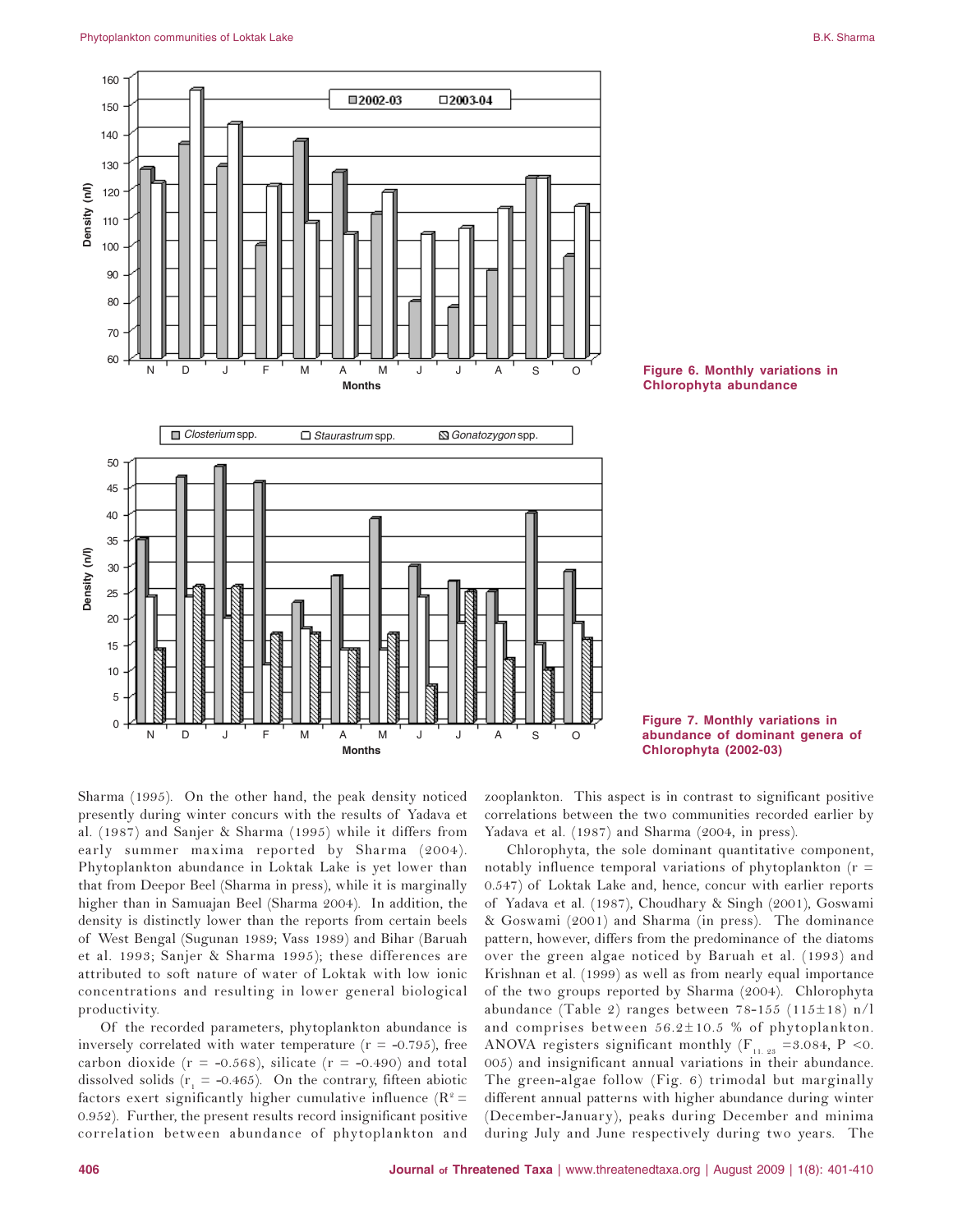#### Phytoplankton communities of Loktak Lake B.K. Sharma B.K. Sharma B.K. Sharma B.K. Sharma B.K. Sharma



**Figure 8. Monthly variations in abundance of dominant genera of**

**Figure 9. Monthly variations in**

present study shows notably higher abundance of this group than the earlier report from Samuajan beel (Sharma 2004), while the density broadly corresponds with the report from Deepor Beel (Sharma in press) but differs distinctly from the same in their higher percentage contributions. Amongst the recorded abiotic factors, Chlorophyta abundance is inversely correlated with water temperature (r = - 0.585), free CO<sub>2</sub> (r = -0.412), hardness ( $r = -0.553$ ), nitrate ( $r = -0.473$ ), silicate ( $r =$  $-$  0.565), chloride (r =  $-$  0.559) and total dissolved solids (r =  $-$ 0.710), while multiple regression registers higher cumulative influence  $(R^2 = 0.825)$  of 15 abiotic factors.

Chlorophyta are characterized by quantitative importance of certain desmid taxa (Figs. 7-8) namely Closterium spp. (25±9  $m/l$  > Staurastrum spp.  $(18\pm6 \text{ n/l})$  > Gonatozygon spp.  $(15\pm6 \text{ m})$ n/l) while *Micrasterias* spp. (10 $\pm$ 6 n/l) and *Cosmarium* spp. (6±2 n/l) also deserve mention. This salient feature is in contrast to lack of any such dominance pattern noticed in Samuajan (Sharma 2004) and Deepor (Sharma in press) beels of Assam. The stated taxa, however, exhibit lack of definite temporal periodicity. Of these, only Closterium spp., and *Gonatozygon* spp. exhibit significant annual (F<sub>1.23</sub> = 16.209, P < 0.005;  $F_{1.23}$  = 7.663, P < 0.001) and monthly ( $F_{11.23}$  = 4.335,  $P < 0.01$ ;  $F_{11.23} = 6.511$ ,  $P < 0.002$ ) variations and register negative correlations with water temperature ( $r = -0.525$ ,  $r = -1$  $0.456$ ).

Dinophyta (13-193, 51 $\pm$ 43 n/l, 22.0 $\pm$ 11.8%), a subdominant quantitative component of phytoplankton of Loktak Lake, follow wider range of abundance and record only significant monthly temporal variations ( $F_{11.23}$  = 7.068, P < 0.001). This group exhibits (Fig. 9) distinctly higher abundance (peaks) during winter (February/January) in both years and notably contributes to higher winter densities of phytoplankton during this period in particular. These interesting features are supported by their inverse correlation with water temperature ( $r = -0663$ ). Besides, this group is inversely correlated with free  $CO_{\textit{2}}$  (r = -0.490), while 15 abiotic factors exercise higher cumulative influence ( $\mathbb{R}^2$  =0.839) on their quantitative variations. Ceratium hirudinella (4-193, 41 $\pm$ 45 n/l), the sole important individual phytoplankton species observed in Loktak Lake, exhibits broadly bimodal periodicity with distinct annual peaks during winter. This species is solely responsible for Dinophyta periodicity as well as for contributing to phytoplankton abundance during winter. ANOVA affirms significant monthly ( $F_{11.23}$  = 7.991, P < 0.005) density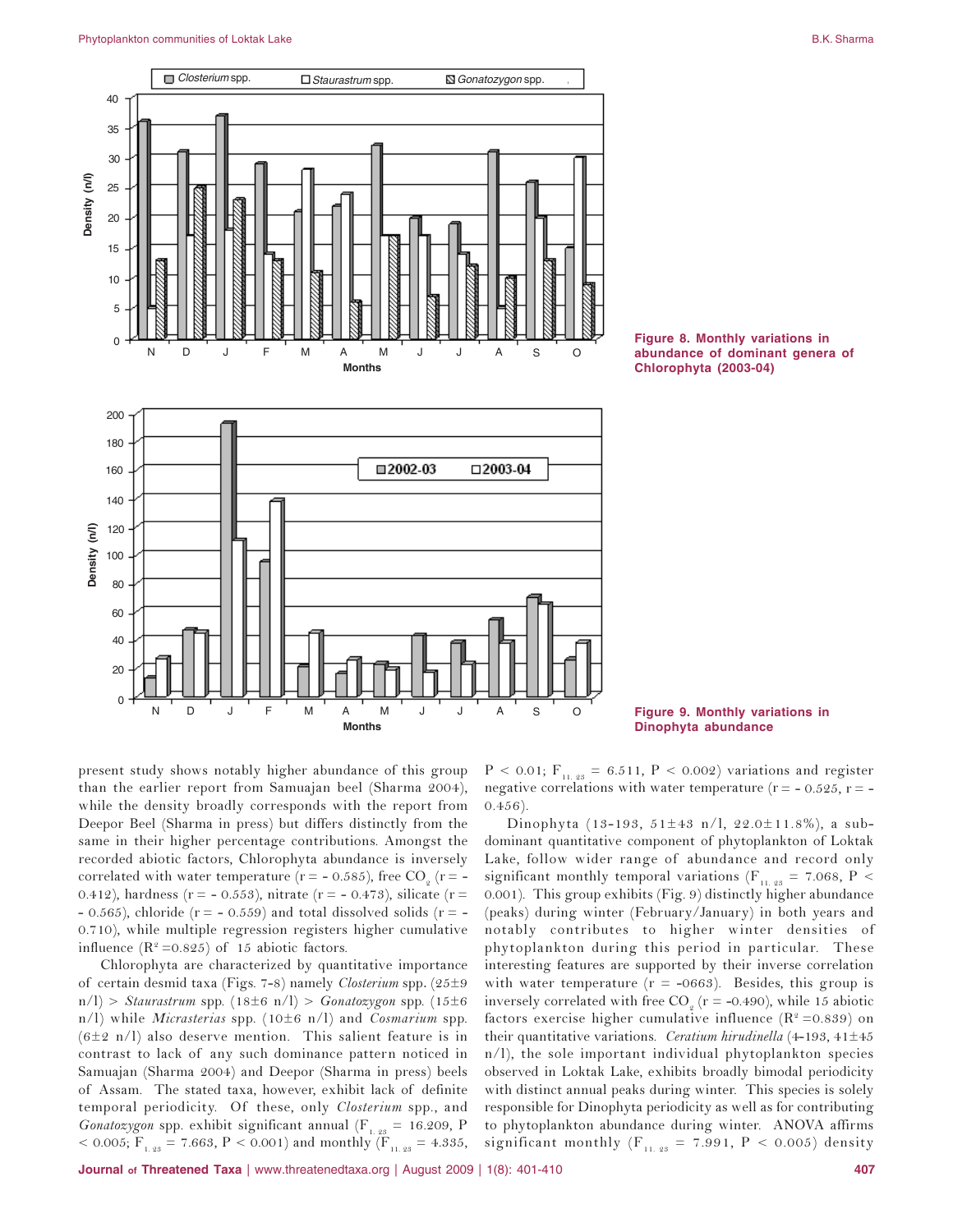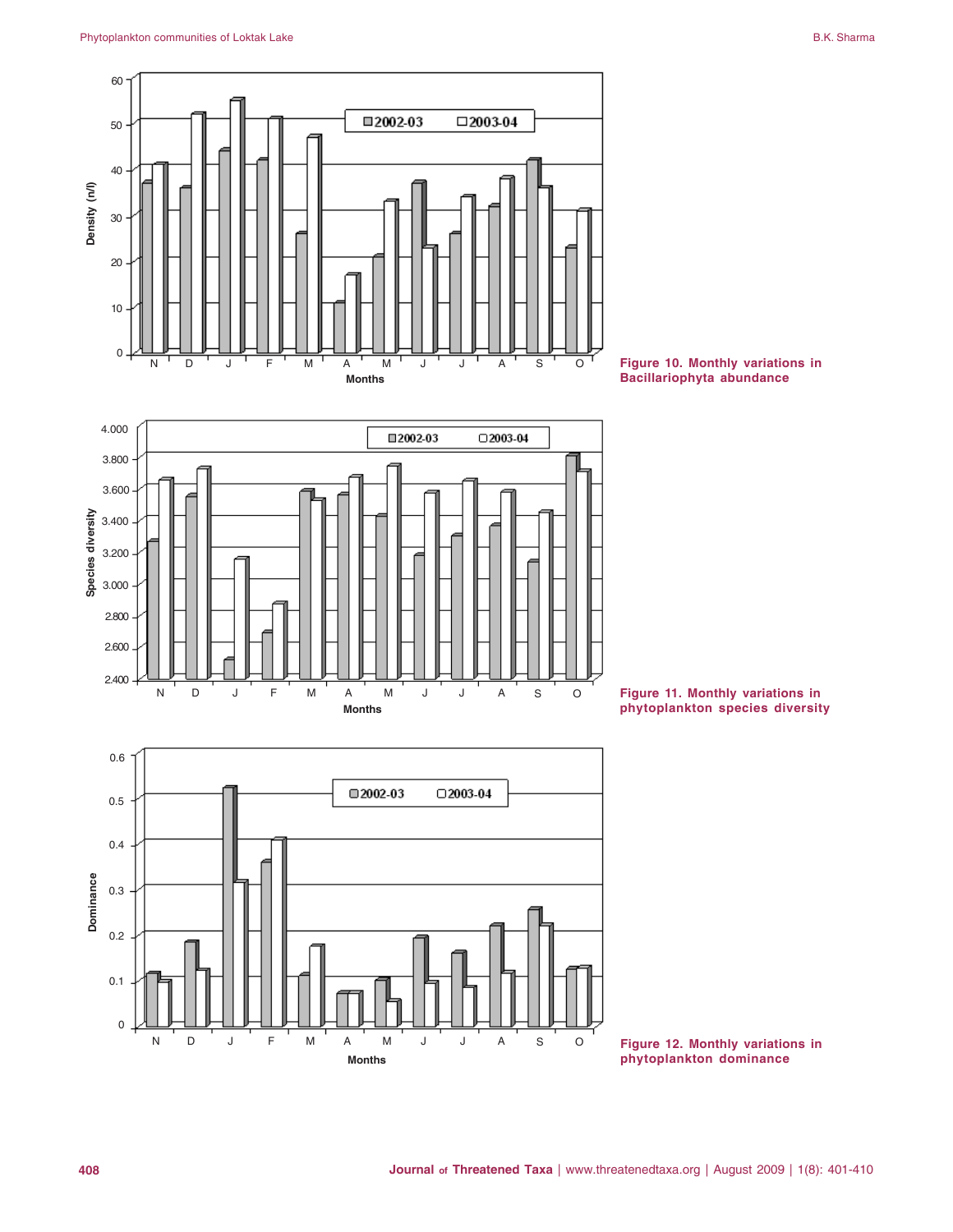

Figure 13. Monthly variations in phytoplankton evenness

variations of C. hirudinella. The present observations broadly conform with the results in Deepor Beel (Sharma in press) relating to sub-dominant role of Dinophyta and quantitative significance of C. hirudinella but differ from the latter in broader range of variations and winter dominance patterns. These results are, however, in contrast to very poor abundance of this group noticed in Samuajan Beel (Sharma 2004).

Bacillariophyta ( $35\pm11$  n/l;  $16.3\pm3.5\%$ ) form another subdominant component of phytoplankton and exhibit significant annual ( $F_{1,23} = 6.369$ , P > 0.02) and monthly ( $F_{11,23} = 4.559$ , P  $> 0.005$ ) quantitative variations. The abundance of this group is lower than earlier reports of Sharma (2004, in press). The diatoms follow (Fig. 10) multimodal and trimodal annual patters during two years respectively and record higher abundance during winter with peaks in January. The last feature is supported by their inverse correlation with water temperature  $(r = -0.627)$ . Further, winter peaks observed in this study are in contrast to their summer peaks reported in Deepor Beel (Sharma in press). Besides, Bacillariophyta are inversely correlated with free CO<sub>2</sub> ( $r = -0.427$ ) and silicate ( $r = -0.627$ ), while multiple regression registers moderately higher influence ( $R^2 = 0.774$ ) of 15 abiotic factors.

Euglenophyta > Cyanophyta > Chrysophyta indicate very low densities and contribute insignificant quantitative components of phytoplankton of Loktak Lake. These remarks are in contrast to sub-dominant role of the Cyanophyta and relatively higher abundance of the other two groups noticed in Deepor Beel (Sharma in press).

### Species diversity, evenness and dominance

The present results are characterized by higher species diversity of phytoplankton (2.520-3.805, 3.404 $\pm$ 0.329); the range may be misleading as its values are higher  $( $3.0$ )$  in major part of the study period except during winter (January-February). Further, it follows significant annual (F<sub>1.23</sub> = 17.084, < 0.005) and monthly ( $F_{11,23}$  = 8.861, P < 0.005) variations. The diversity (Fig. 11) does not follow any definite annual and monthly patterns; peak values are recorded during October (post-monsoon) and May (summer) while minima are noticed during January and February (winter) during two years respectively. Species diversity is positively correlated with richness of Phytoplankton ( $r = 0.645$ ) and Chlorophyta ( $r =$ 

0.633) and is negatively correlated with abundance of phytoplankton ( $r = -0.623$ ), Bacillariophyta ( $r = -0.440$ ) and Dinophyta ( $r = -0.835$ ). The present observations indicate higher species diversity than the reports from Dighali Beel (Acharjee et al. 1995) and Samuajan Beel (Sharma 2004) of Assam while range and mean value is also marginally higher than the report from Deepor Beel (Sharma in press). Further, indefinite annual periodicity and summer peak noticed during second year of the present study concur with the results of Deepor phytoplankton (Sharma in press).

Phytoplankton dominance shows wider range (0.055-0.523, 0.180 $\pm$ 0.118) and registers significant monthly ( $F_{11,98}$  = 9.298,  $P < 0.005$ ) and insignificant annual variations. It follows (Fig. 12) trimodal and bimodal annual patterns and shows generally low values during the study period except for peaks in January and February during two years respectively. The later, in turn, correspond with peaks of *Ceratium hirudinella* - the sole dominant species observed in Loktak Lake. Dominance is inversely correlated with species diversity ( $r = -0.904$ ), and richness of phytoplankton ( $r = -0.408$ ) and Chlorophyta ( $r = -0.442$ ) while it is positively correlated with abundance of phytoplankton (r  $= 0.853$ ), Bacillariophyta (r = 0.590) and Dinophyta (r = 0.972). The salient feature of low dominance though broadly corresponds with earlier reports of Sharma (2004, in press) but differs from the same in the broad range observed presently.

Phytoplankton communities of Loktak Lake exhibit higher evenness  $(0.698 - 0.956, 0.879 \pm 0.075)$  which, in turn, reflects equitable abundance of various species; this statement holds valid during major part of the study period except particularly during winter (January and February). Evenness follows (Fig. 13) trimodal and multimodal annual with peaks during October and November and minima during January and February during two years respectively; the last feature again corresponds with peaks of *Ceratium hirudinella*. Evenness is positively correlated with species diversity ( $r = 0.975$ ), and richness of Phytoplankton ( $r = 0.460$ ) and Chlorophyta ( $r = 0.473$ ). It is, however, inversely correlated dominance  $(r = -0.934)$ , and abundance of Phytoplankton ( $r = -0.730$ ), Bacillariophyta ( $r =$ -0.494) and Dinophyta ( $r = -0.862$ ). In general, higher evenness and lower dominance broadly concur with earlier results of Sharma (2004, in press) in two floodplain lakes of Assam as well as with phytoplankton communities of certain other